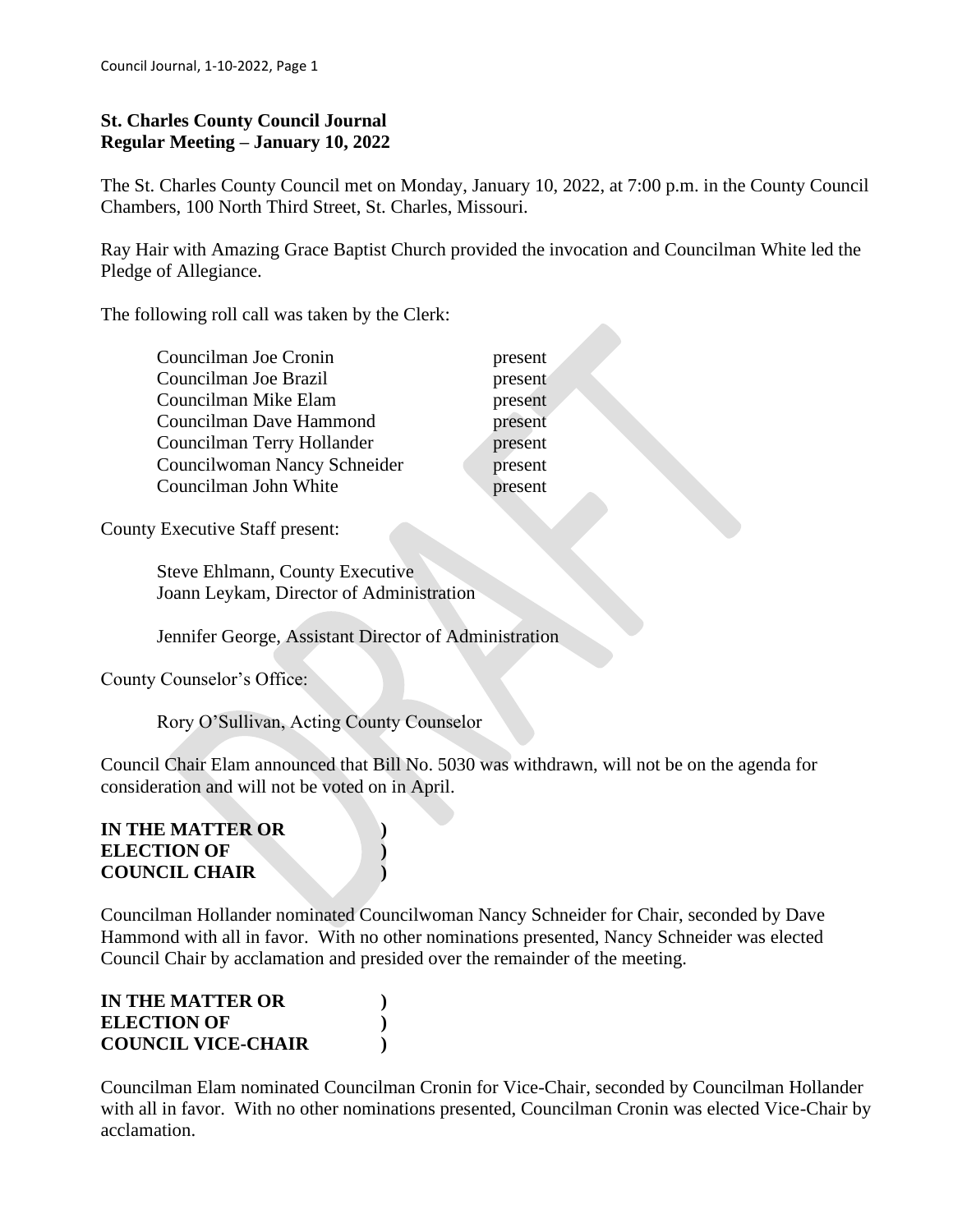Council Chair Schneider announced she was honored to be chosen for Chair. Schneider shared that her goals for the position are to welcome all who attend council meetings, inviting them to observe, comment on, and participate in the process of county government: to listen to citizen's opinions and goals along with those of county staff and officials; to foster respect and courtesy during meetings; and encourage interaction without threats and personal attacks. Schneider stated that it should be remembered that we are all working for the benefit of county.

# **IN THE MATTER OF )**

### **PUBLIC COMMENTS )**

Arnie Dienoff, O'Fallon resident, suggested the Council put people over politics in the new year, suggested the County Executive open the process of choosing appointments county residents, stated there were conflicts of interests with some current appointments and suggested an open house for citizens to meet the John Lyons, appointee for the Director of the Highway Department.

**)**

### **IN THE MATTER OF ) ORAL REPORT ) FROM THE COUNTY EXECUTIVE )**

County Executive Ehlmann reported that much of the past month had been spent addressing the COVID-19 virus. COVID cases in the County are increasing yet lower than the cases in St. Louis County. Ehlmann noted the hospitalizations and deaths are down from a year ago.

Council Chair Schneider requested the status of a Sheriff's deputy that was recently injured on duty. Sheriff, Scott Lewis, stated the deputy suffered significant injuries involving the pelvis, ankle and internal bleeding with recovery expected to take over a year. Council Chair Schneider asked the Sheriff to convey the Council's prayers and good wishes for a speedy recovery to the deputy and his family. Remarks were made concerning the incident not being captured on body camera.

### **IN THE MATTER OF )**

### **CONSENT AGENDA )**

Council Chair Schneider asked if there were any items to be removed from the Consent Agenda.

Councilman Elam made a motion to approve the Consent Agenda as presented seconded by Councilman Hammond and unanimously approved.

**)**

The approved items are as follows:

 **Approval of Journal of the previous meetings** – 12-20-2021

- 12-06-2021 amended minutes

### **Approval of Bids**

Parks and Recreation – Three (3) Poligon Shelters for new park site in Wentzville/Hutchinson Recreation and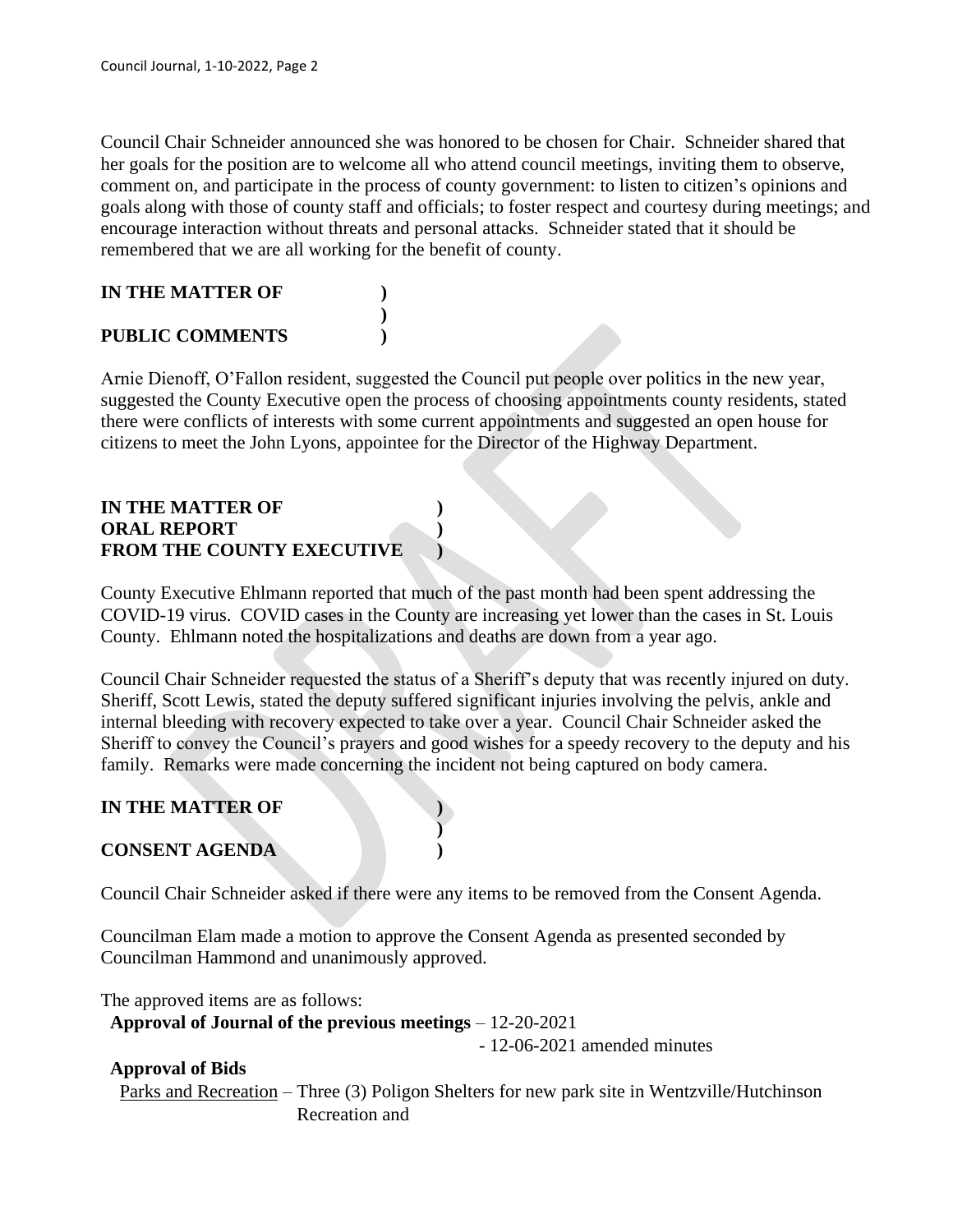Design/\$318,615.00

 **–** Four (4) composting restroom systems for new park site in Wentzville/ Advanced Composting Systems/\$684,825.44

#### **Nominations and Appointments**

| County Engineer and Director of the Highway Department – John Lyons/effective January 11, 2022     |
|----------------------------------------------------------------------------------------------------|
| Flood Plain Vision Board – Daniel Kluesner/unincorporated St. Charles/reappointment – term expires |
| $10-31-24$                                                                                         |
| - Dennis Wappelhorst/unincorporated St. Charles/reappointment – term expires                       |
| $10 - 31 - 24$                                                                                     |
| $-$ Janet Neustadt/city of West Alton/reappointment $-$ term expires                               |
| $10-31-22$                                                                                         |
| <b>Miscellaneous</b>                                                                               |

Community Development **–** FOF, COL/CUP21-18, Substitute Bill No. 5016

- FOF, COL/CUP21-17, Bill No. 5015

- Community Assistance Board Funding Recommendations for 2022

 **Homeless and Indigent Funds** – Preferred Family Heatlhcare **\$20,000**, Connections to Success **\$19,000**, Crisis Nursery- **\$30,000**, Habitat for Humanity- **\$34,000**, LINC- **\$50,000**, NECAC- **\$34,000**, Our Lady's Inn- **\$25,000**, Sts. Joachim & Ann Care Service- **\$101,000**, The Salvation Army- **\$40,000**, Tri-County Probation and Parole- **\$12,000,** Turning Point Domestic Violence- **\$12,000**, Volunteers in Medicine- **\$18,000**, Youth in Need- **\$45,000/**Total \$440,000  **Project Care Funds** = **\$5,000, CDBG Funds \$25,000** to Sts. Joachim and Ann/Total \$30,000 Highway - Change Order No. 3/Morrissey Construction Co./Airport Bldg. and Hangars Reconstruction/\$7,852.12

### **IN THE MATTER OF )**

### **BILLS FOR FINAL PASSAGE )**

**Bill No. 5029** – Sponsored by Mike Elam – AN ORDINANCE AMENDING SECTION 160.090, ORDINANCES OF ST. CHARLES COUNTY, MISSOURI ("OSCCMo") REGARDING COURT COSTS

**)**

There being no discussion, Council Chair Schneider requested the following roll call vote: Councilman Cronin – yes, Councilman Brazil – yes, Councilman Elam – yes, Councilman Hammond – yes, Councilman Hollander – yes, Councilwoman Schneider – yes, Councilman White – yes. Bill No. 5029 was unanimously approved.

**Bill No. 5031** – Sponsored by Mike Elam – AN ORDINANCE PROVIDING FOR THE RE-AUTHORIZATION OF THE TRANSPORTATION SALES TAX TO BE PLACED ON THE APRIL 5, 2022 BALLOT FOR A VOTE OF THE PEOPLE

Councilman Brazil stated he had no problem with this proposed ballot issue but stated it would be more cost effective to place on the August or November ballots. Councilman Cronin responded this tax was vital to his District and by placing on the April ballot, it could be placed on a later ballot should it fail in April. Councilman Elam noted this ordinance was voter approved by 77% when last on the ballot and pays for itself with cost share projects that would not have been completed without it.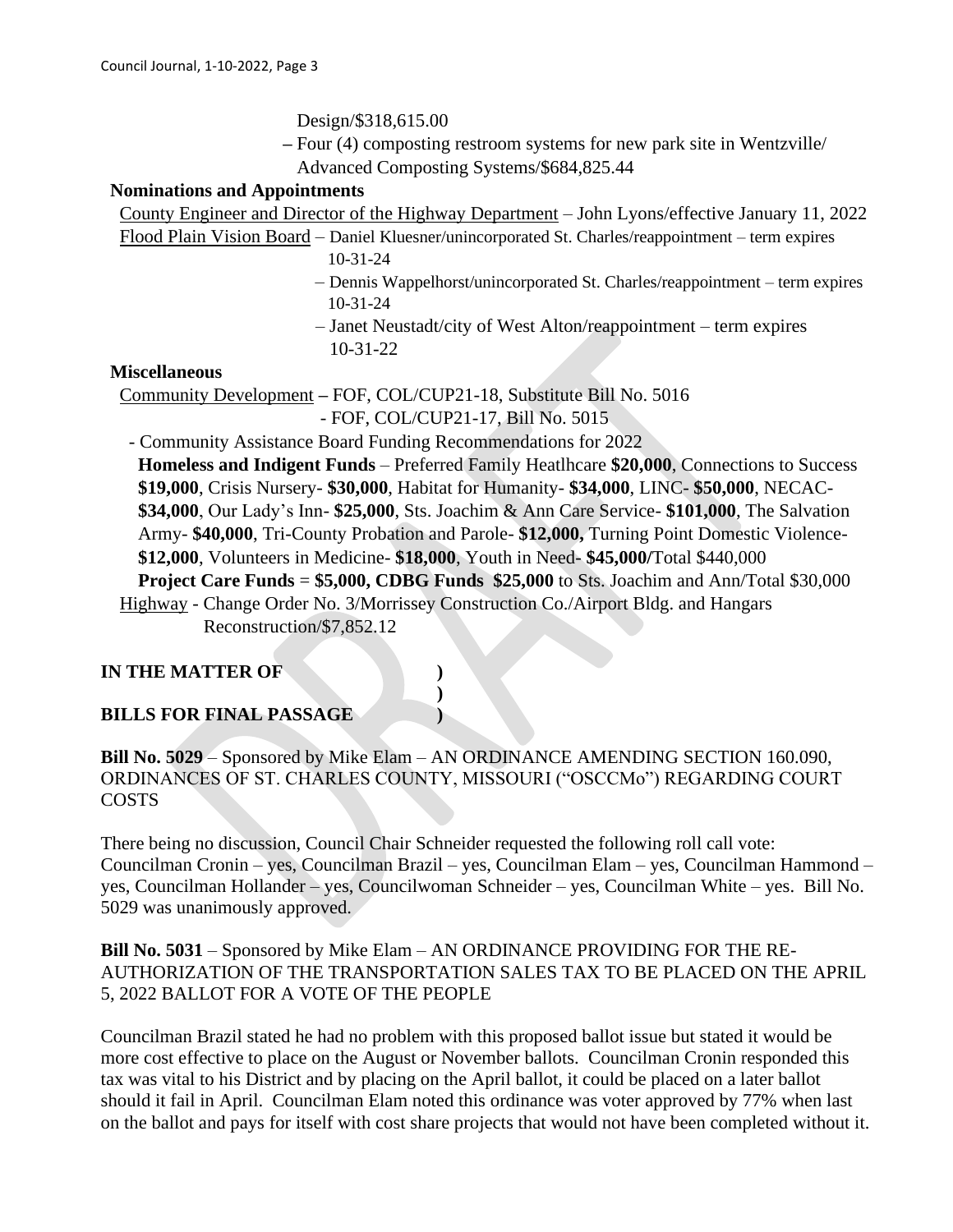Councilman Cronin suggested citizen read an article produced by Communications Director, Mary Enger , outlining the benefits of the tax.

There being no further discussion, Council Chair Schneider requested the following roll call vote: Councilman Cronin – yes, Councilman Brazil – no, Councilman Elam – yes, Councilman Hammond – yes, Councilman Hollander – yes, Councilwoman Schneider – yes, Councilman White – yes. Bill No. 5031 was approved 6-1.

**Bill No. 5032** – Sponsored by Joe Brazil and Dave Hammond – AN ORDINANCE AMENDING CHAPTER 375 OF THE ORDINANCES OF ST. CHARLES COUNTY, MISSOURI ("OSCCMo") BY ENACTING SECTION 375.930 "VEHICLE TAMPERING' AS A PUNISHABLE OFFENSE

There being no discussion, Council Chair Schneider requested the following roll call vote: Councilman Cronin – yes, Councilman Brazil – yes, Councilman Elam – yes, Councilman Hammond – yes, Councilman Hollander – yes, Councilwoman Schneider – yes, Councilman White – yes. Bill No. 5032 was unanimously approved.

**Bill No. 5033** – Sponsored by Joe Brazil and Dave Hammond – AN ORDINANCE AMENDING CHAPTER 375 OF THE ORDINANCES OF ST. CHARLES COUNTY, MISSOURI ("OSCCMo") BY ENACTING SECTION 375.935 "VEHICLE PROWLING" AS A PUNISHABLE OFFENSE

Councilman White commended those who brought forth this bill noting that as the County grows, so does crime. White suggested doing all we can to keep the county safe and asked citizens to do their part by locking cars doors and not leaving items in cars..

There being no further discussion, Council Chair Schneider requested the following roll call vote: Councilman Cronin – yes, Councilman Brazil – yes, Councilman Elam – yes, Councilman Hammond – yes, Councilman Hollander – yes, Councilwoman Schneider – yes, Councilman White – yes. Bill No. 5033 was unanimously approved.

**Bill No. 5034** – Sponsored by Joe Brazil and Dave Hammond – AN ORDINANCE AMENDING CHAPTER 620 OF THE ORDINANCES OF ST. CHARLES COUNTY, MISSOURI ("OSCCMo") BY ENACTING SECTION 620.040 "SCRAP METAL DEALERS" PERTAINING TO ELECTRONIC DATABASE REQUIREMENTS, AND BY ENACTING SECTION 620.050 "SALVAGE SALE OR SALVAGE POOL" RELATING TO RECORDS REQUIREMENTS

There being no discussion, Council Chair Schneider requested the following roll call vote: Councilman Cronin – yes, Councilman Brazil – yes, Councilman Elam – yes, Councilman Hammond – yes, Councilman Hollander – yes, Councilwoman Schneider – yes, Councilman White – yes. Bill No. 5034 was unanimously approved.

#### **IN THE MATTER OF BILLS ) )**

## **FOR INTRODUCTION )**

**Bill No. 5036 -** Sponsored by: Mike Elam - AN ORDINANCE AUTHORIZING EXECUTION OF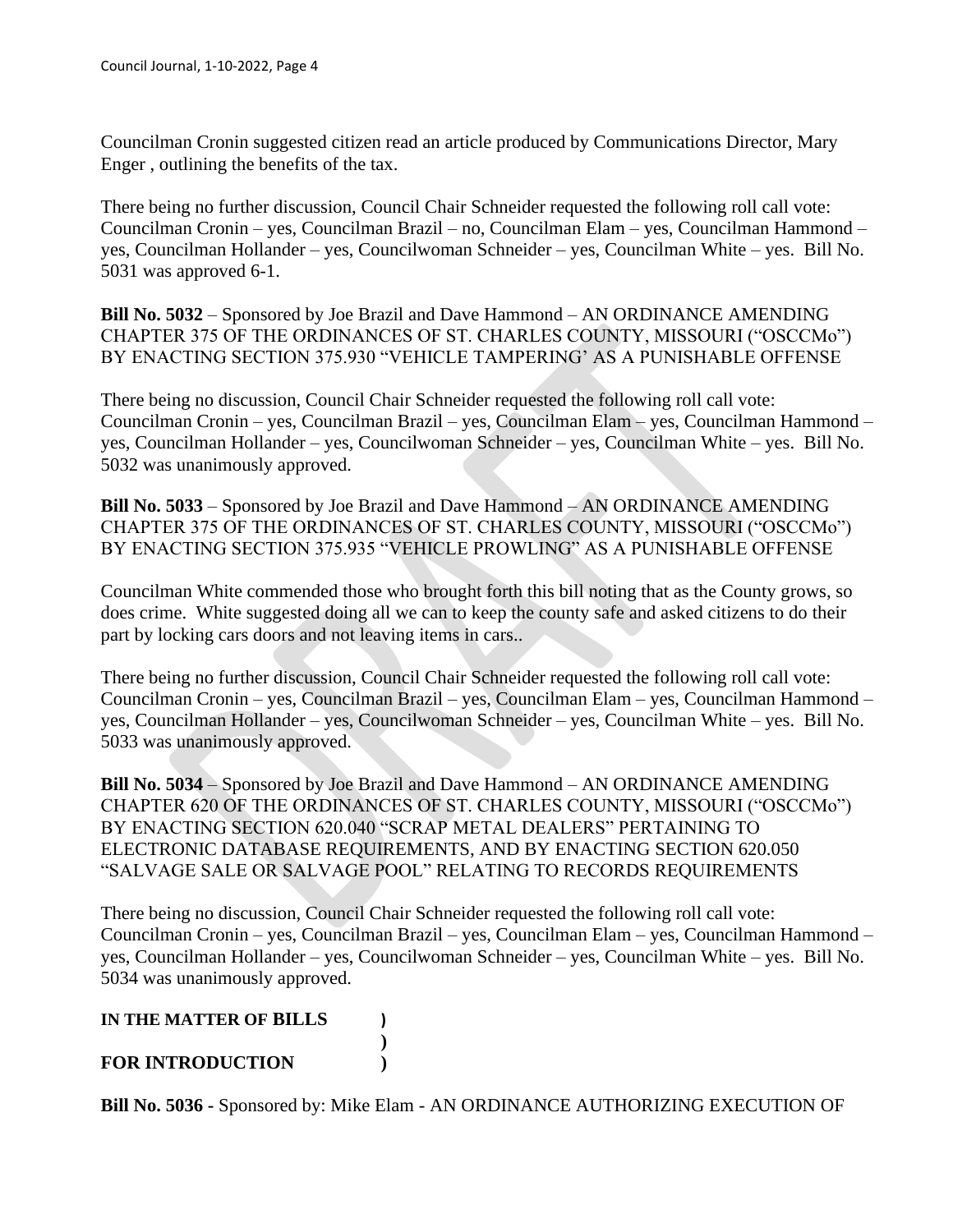DOCUMENTS FOR RECEIPT OF FUNDS IN THE AMOUNT OF \$56,228 FROM THE SECRETARY OF STATE FOR A GRANT AWARDED TO THE ELECTION AUTHORITY FOR AN ELECTION EFFICIENCY GRANT TO ASSIST WITH ELECTION ACTIVITIES, SYSTEMS AND EQUIPMENT MAINTENANCE, MAINTAINING VOTER LISTS, AND POLLING PLACE ACCESSIBILITY AND FURTHER AMENDING ORDINANCE 21-096 BY PROVIDING SUPPLEMENTAL APPROPRIATIONS TO THE ELECTION AUTHORITY FUND BUDGET

Council Chair Schneider called upon Kurt Bahr, Director of Elections, to explain this bill. Bahr explained this is an annual grant based on the County's population. Bahr stated the Elections grant has been around \$55,000 for the past few years. Bahr stated most of the dollars are spent on postage to clean up the voter registration list.

**Bill No. 5037 -** Sponsored by: Mike Elam - AN ORDINANCE AUTHORIZING THE COUNTY EXECUTIVE TO EXECUTE A PROFESSIONAL SERVICE AGREEMENT BETWEEN ST. CHARLES COUNTY, MISSOURI, AND THE UNITED STATES ATTORNEY'S OFFICE FOR THE EASTERN DISTRICT OF MISSOURI IN CONJUNCTION WITH THE MISSOURI HIGHWAY PATROL AS FISCAL AGENT AND MOHSEN PASHA AS AN INDEPENDENT **CONTRACTOR** 

**Bill No. 5038 -** Sponsored by: Mike Elam - AN ORDINANCE AUTHORIZING THE COUNTY EXECUTIVE TO EXECUTE A PROFESSIONAL SERVICE AGREEMENT BETWEEN ST. CHARLES COUNTY, MISSOURI, AND THE UNITED STATES ATTORNEY'S OFFICE FOR THE EASTERN DISTRICT OF MISSOURI IN CONJUNCTION WITH THE MISSOURI HIGHWAY PATROL AS FISCAL AGENT AND NINO PRZULJ AS AN INDEPENDENT CONTRACTOR

**Bill No. 5039 -** Sponsored by: Mike Elam - AN ORDINANCE AUTHORIZING THE COUNTY EXECUTIVE TO EXECUTE A PROFESSIONAL SERVICE AGREEMENT BETWEEN ST. CHARLES COUNTY, MISSOURI, AND THE UNITED STATES ATTORNEY'S OFFICE FOR THE EASTERN DISTRICT OF MISSOURI IN CONJUNCTION WITH THE MISSOURI HIGHWAY PATROL AS FISCAL AGENT AND SAMANTHA REITZ AS AN INDEPENDENT **CONTRACTOR** 

**Bill No. 5040 -** Sponsored by: Mike Elam - AN ORDINANCE AUTHORIZING EXECUTION OF THE ST. CHARLES COUNTY CRITICAL INCIDENT RESPONSE TEAM MEMORANDUM OF UNDERSTANDING

Council Chair Schneider announced the bills for introduction would be voted on at the County Council meeting of January 31, 2022.

| <b>IN THE MATTER OF</b> |  |
|-------------------------|--|
|                         |  |
| <b>TABLED BILLS</b>     |  |

There were no bills removed from the table.